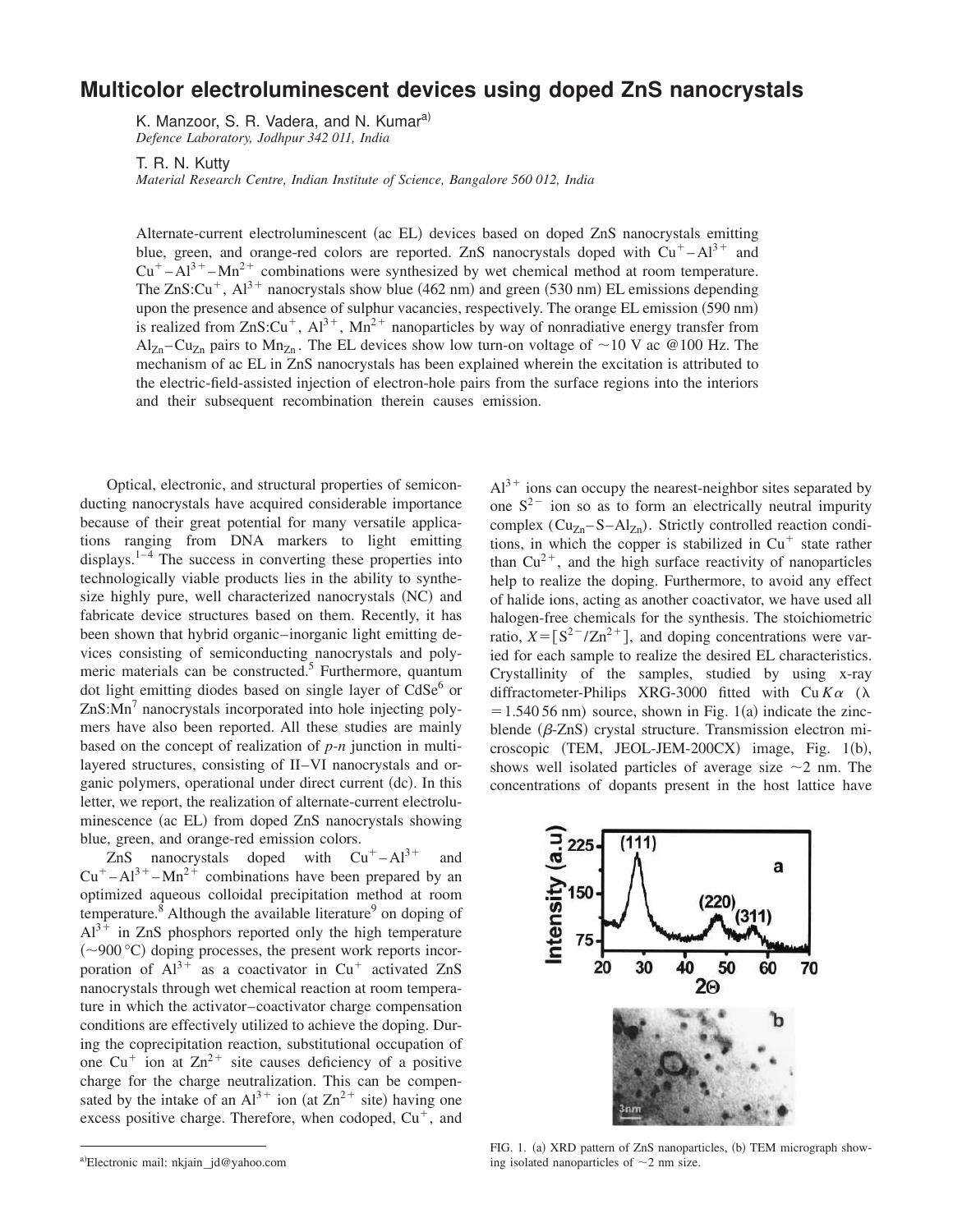

FIG. 2. EL spectra of doped ZnS nanocrystals  $(S_B - ZnS)$ :  $0.13\%$ Cu<sup>+</sup>,  $0.1\%$ Al<sup>3+</sup>;  $[X<1]$ ,  $S_G$ -ZnS: $0.13\%$ Cu<sup>+</sup>,  $0.1\%$ Al<sup>3+</sup>;  $[X>1]$ ,  $S_O - ZnS: 0.13\%$  Cu<sup>+</sup>, 0.1%Al<sup>3+</sup>, 0.2%Mn<sup>2+</sup>;[X>1]). Inset: schematic diagram of nanocrystals based ac EL device.

been estimated by atomic absorption spectrophotometer (AAS, Perkin-Elmer-2380).

The basic structure of our ac EL devices based on doped nanocrystals  $(DNC)$  is shown in Fig. 2 (inset). 300 nm thick Y2O<sup>3</sup> layer was *e*-beam evaporated over an ultrasonically cleaned ITO coated glass substrate under vacuum  $(10^{-6}$  Torr) at 300 °C. Nanocrystals from a colloidal suspension were spray coated over the  $ITO/Y_2O_3$  substrate, kept at 50 °C on a warm plate. The nanocrystal layer was dried at 60 °C under vacuum. Uniform layer of highly packed nanocrystals (emissive layer) obtained in this way has been overcoated with a high dielectric ( $\varepsilon_r$  ~ 22) cyano resin (CR) by spray coating. Total thickness of DNC plus CR layer was maintained around  $20-25 \mu m$ . Aluminum back electrode of  $\sim$ 300 nm thick, 5 cm<sup>2</sup> area was formed over the resin layer by *e*-beam evaporation while maintaining the substrate temperature  $\sim$ 35 °C. Under ac activation, EL emission has been observed from the nanocrystal layer at a low voltage of  $\sim$ 10 V ac @ 100 Hz.

The electroluminescence (EL) and photoluminescence (PL) spectral recordings were carried out using a Spectrofluorometer, JASCO-FP-6500, at room temperature. Figure 2 shows EL spectra of doped nanocrystals. Strong blue EL emission with maximum at  $462$  nm  $(2.62 \text{ eV})$  has been obtained from ZnS:0.13%Cu<sup>+</sup>, 0.1%Al<sup>3+</sup> prepared under S<sup>2-</sup> deficient condition of  $X = [S^2^{-}/Zn^{2+}] < 1$  (sample-*S<sub>B</sub>*). When the sample is prepared under  $S^{2-}$  excess conditions of  $X>1$  (sample- $S_G$ ) the EL emission changes to green with maximum at  $\sim$ 530 nm (2.30 eV). Incorporation of Mn<sup>2+</sup> into the lattice together with  $Cu^+$  and  $Al^{3+}$  under  $S^{2-}$  excess precipitation  $\text{(sample-S}_O:ZnS:0.13\% \text{Cu}^+, \quad 0.1\% \text{Al}^{3+},$  $0.2\%$  Mn<sup>2+</sup>) resulted orange-red EL at 590 nm  $(2.12 \text{ eV})$ . However, no ac EL was observed from  $ZnS:Mn^{2+}$  nanocrystals. Furthermore, for all values of  $X \leq 1$ , blue emission bands were always present in the EL spectrum irrespective of the type or concentration of dopants. The PL studies carried out with variations in  $Cu^+/Al^{3+}$  ratio (concentration of  $Al^{3+}$ is varied from  $0-0.1$  at. %) and stochiometric conditions are shown in Fig. 3. At sulphur deficient preparatory conditions of  $X<1$ , in the absence of  $Al^{3+}$  coactivator, only blue (465) nm) emission is present in the sample. However, incorporation of  $Al^{3+}$  resulted in the appearance of a green side band at 525 nm whose intensity increases with the concentration



FIG. 3. PL spectra of doped ZnS nanocrystals with change in  $Cu^+/Al^{3+}$ ratio and stoichiometric condition  $X = [S^{2-}/Zn^{2+}]$ . Schematic: energy level diagram showing three possible electronic transitions corresponding to multicolor emissions from doped ZnS nanocrystals: (a) Blue emission at 2.62 eV due to  $V_s \rightarrow Cu_{Zn}$  transition; (b) green emission at 2.30 eV from  $Al_{Zn}$  $\rightarrow$ Cu<sub>Zn</sub>; and (c) orange emission at 2.12 eV due to nonradiative energy transfer from  $Al_{Zn} \rightarrow Cu_{Zn}$  pairs to  $Mn_{Zn}$  centers.

of  $Al^{3+}$ . At 0.1% $Al^{3+}$ , the green band becomes dominant making the blue band as side band. The increase in sulphide ion concentration  $(X>1)$  caused remarkable reduction in the efficiency of the blue side band and the green emission becomes spectrally more symmetric as shown in Fig. 3 (inset). The incorporation of  $Mn^{2+}$  into the lattice at this stage resulted in the orange emission at the cost of green emission. The excitation spectra (PLE) for blue and green/orange emission show different excitation process in which the blue emission is contributed by the band-to-band transition of the host  $(308 \text{ nm}/4 \text{ eV})^8$  whereas the green and orange emission is excited by intra-band-gap transition at 416 nm/2.97 eV, which has been observed only in  $Cu<sup>+</sup> – Al<sup>3+</sup>$  containing ZnS.

Efficient blue emission at  $S^{2-}$  deficient condition and green emission at  $S^{2-}$  excess condition clearly indicates the role of sulphur vacancies  $(V<sub>S</sub>)$  in determining the emission properties of ZnS nanophosphors.  $V<sub>S</sub>$  can trap the electrons and form shallow donor levels below the conduction band (CB) edge whereas  $Cu^+$ , substitutionally situated at  $Zn^{2+}$ site  $(Cu_{Zn})$ , traps the holes and form an acceptor level above the valance band (VB) edge.<sup>10</sup>  $Al^{3+}$  ions substituted for  $Zn^{2+}$  (Al<sub>Zn</sub>) will also create donor levels but deeper in position than that of  $Vs<sup>11</sup>$  Band-gap energy diagram shown in Fig. 3 schematically illustrate different electronic transitions corresponding to multiple emissions from ZnS nanophosphors. Our results indicate the presence of a competitive donor–acceptor  $(D-A)$  type emission process between  $V<sub>S</sub>$  $\rightarrow$  Cu<sub>Zn</sub> and Al<sub>Zn</sub> $\rightarrow$  Cu<sub>Zn</sub>. In nanocrystals having larger concentrations of  $V_s$  centers, the  $V_s \rightarrow Cu_{Zn}$  process is more efficient resulting in emission at 462 nm. However, as the va-